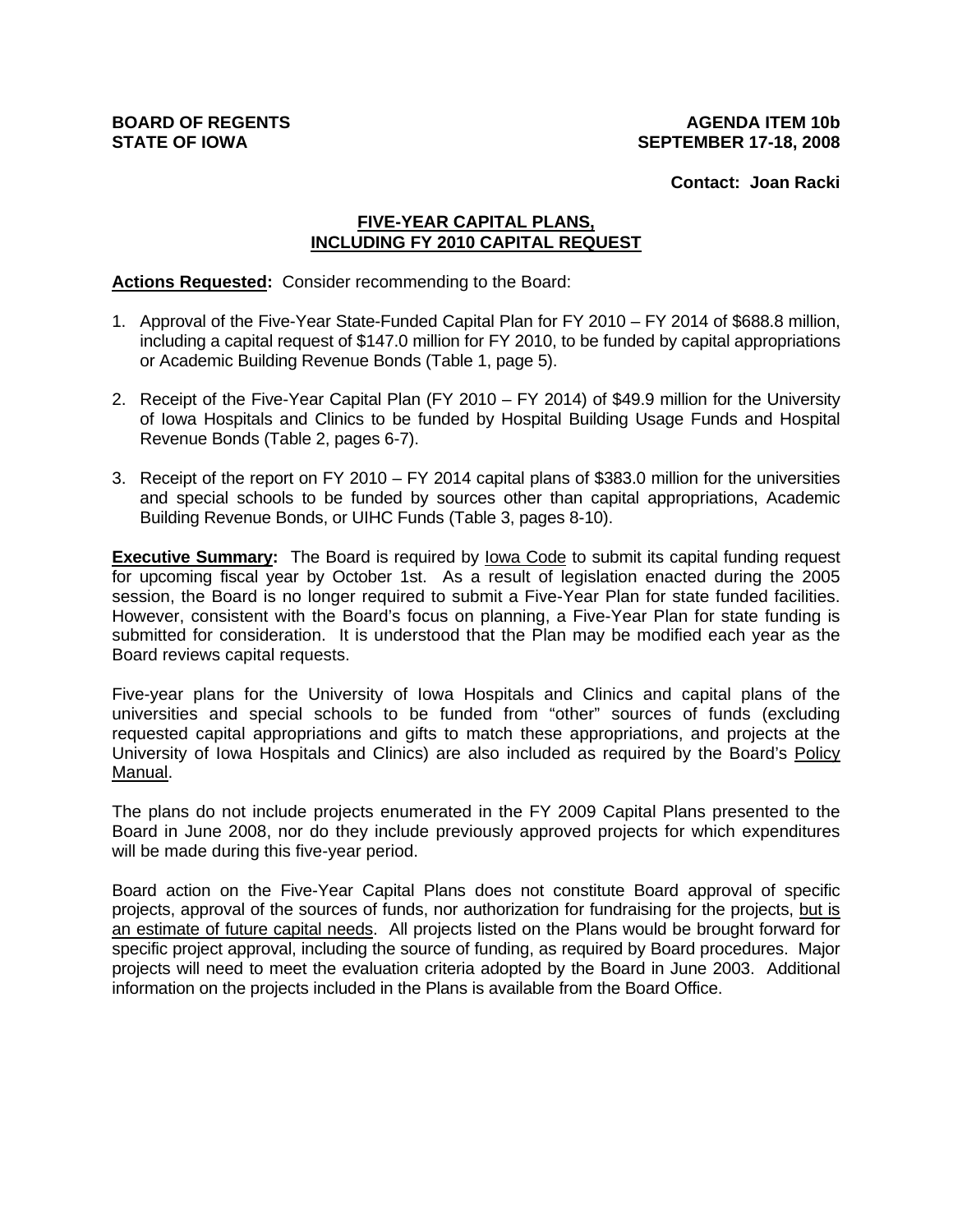The Five-Year Plan for state funds includes the recommended FY 2010 capital request of \$147.0 million. The first FY 2010 priority is \$50 million to correct fire and environmental safety deficiencies and deferred maintenance; and provide campus safety improvements, University of Iowa flood recovery, and capital funds for Iowa Public Radio. This amount specifically includes \$1.0 million each for the special schools for fire safety improvements. The remainder of the \$50 million requested funding would be allocated among the three universities and Iowa Public Radio at a later date.

Projects included in the recommended FY 2010 capital request are:

| Institution | <u>Project</u>                                                                                             | Amount<br>[State Funds]<br>(\$ thousands) |
|-------------|------------------------------------------------------------------------------------------------------------|-------------------------------------------|
| SUI         | <b>Pentacrest Renewal and HVAC</b><br>Modernization and/or Flood<br>Recovery                               | \$38,000                                  |
| ISU         | College of Veterinary Medicine,<br>Phase 2 - Small Animal Hospital<br>Renovation and Addition <sup>1</sup> | 38,000                                    |
| UNI         | <b>Baker Hall Renovation</b>                                                                               | 19,700                                    |
| <b>ISU</b>  | Biorenewables Complex -<br><b>Agricultural &amp; Biosystems</b><br>Engineering (planning)                  | 1,250                                     |
|             | <sup>1</sup> The sum of \$1.8 million for planning was<br>appropriated for FY 2009                         |                                           |

Five-Year State-Funded Capital Plan: The proposed Five-Year State-Funded Capital Plan (see Table 1, page 5) to be funded by capital appropriations and/or Academic Building Revenue bonds totals \$721.5 million, including \$688.8 million in state funds, and \$32.7 million in private or other funds. This Plan includes the FY 2010 capital appropriations request of \$147.0 million identified above.

The Five-Year Capital Plan includes \$275.0 million to correct fire and environmental safety deficiencies and deferred maintenance; and provide campus safety improvements, University of Iowa flood recovery, and capital funds for Iowa Public Radio. Appropriations totaling this amount would have a major impact on correcting the more than \$450 million in deficiencies reported to the Board in February 2008 as part of the Facilities Governance Report.

The proposal for state funds for the FY 2010 – FY 2014 Plan is summarized below:

|                         | Totals         |
|-------------------------|----------------|
| Institution             | (\$ thousands) |
| All Regent Institutions | \$275,000      |
| SUI                     | 161,000        |
| <b>ISU</b>              | 148,150        |
| UNI                     | 104,600        |
| Total                   | \$688,750      |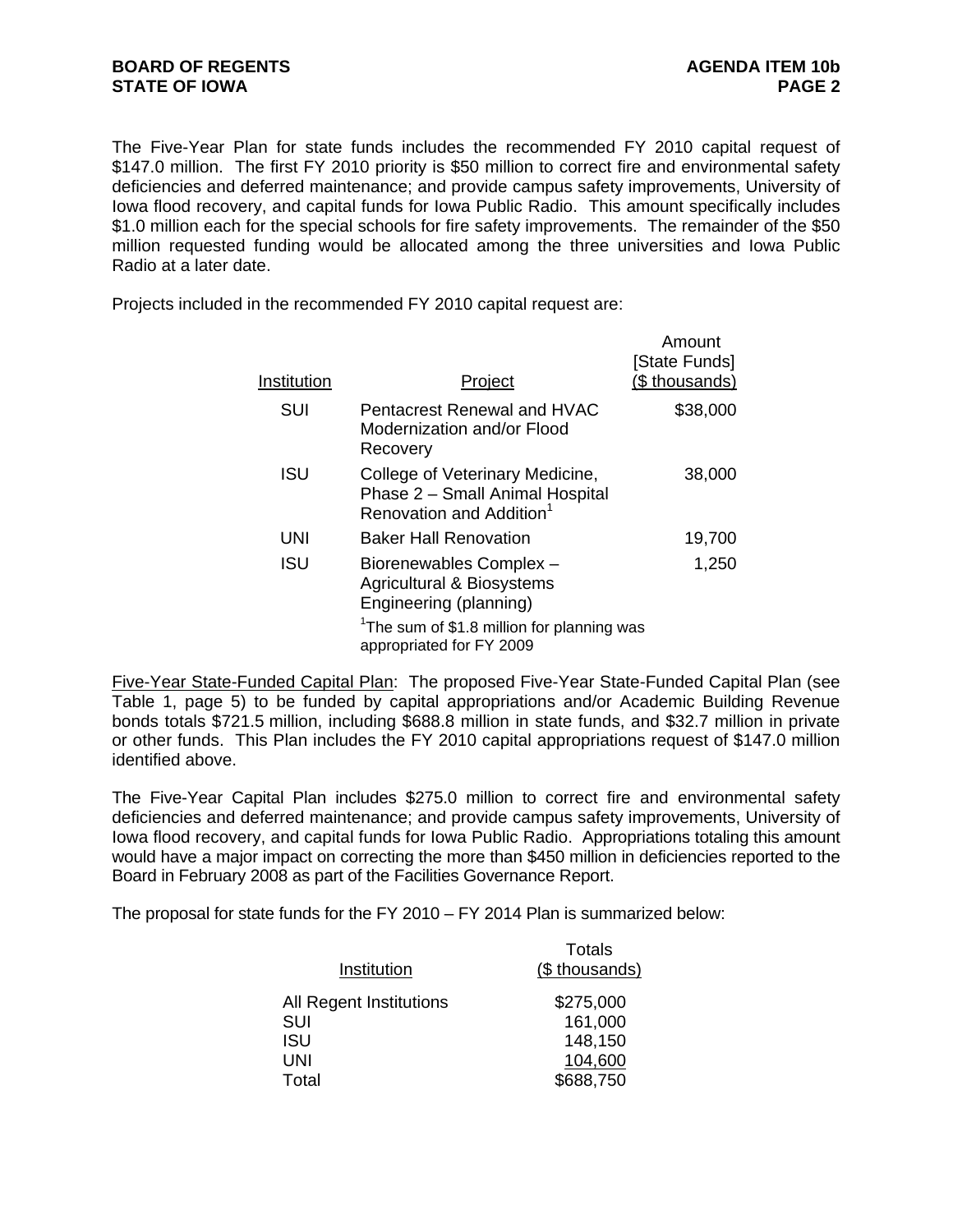### University of Iowa Hospitals and Clinics Five-Year Plan:

The University of Iowa Hospitals and Clinics Five-Year Plan (FY 2010 - FY 2014) of capital projects, in the amount of \$49.9 million (see Table 2, pages 6-7), would be financed by patientgenerated funding.

While the UIHC Five-Year Plan includes no new construction, UIHC reports that its FY 2009 Capital Plan (presented to the Board in June 2008) includes a description of new facilities to be initiated in FY 2009 for which construction is anticipated to occur during the FY 2010 – FY 2014 period as part of the UIHC's Strategic Facilities Planning process for FY 2006 – FY 2035.

The projects for which approvals would be requested during the FY 2010 – FY 2014 period can be summarized by type, as follows:

|                                        | (\$Thousands) |
|----------------------------------------|---------------|
| Fire & Environmental Safety Resolution | \$2,023       |
| Remodeling/Renovation                  | 47,870        |
| Total                                  | \$49,893      |

The remodeling / renovation projects include window and roof restorations / upgrades / replacements; floor covering replacements; heating, ventilating and air-conditioning projects; and elevator replacements in addition to projects which will remodel space.

Other Funds: Capital plans of the universities and special schools to be funded from "other" sources of funds (excludes requested capital appropriations/bonding authorization and gifts to match these appropriations, and projects at the University of Iowa Hospitals and Clinics).

The institutional five-year plans (FY 2010 – FY 2014) to be financed from sources other than state-funded requests or UIHC revenues total \$383.0 million. (see Table 3, pages 8-10) Included are projects for the residence, parking, utility and telecommunications systems, as well as improvements to be undertaken with general operating funds.

Other fund sources include: operating budget building repair funds, income from treasurer's temporary investments, auxiliary service or enterprise bond funds (utility, telecommunications and residential systems), Iowa Department of Transportation institutional roads program, gifts and grants, and departmental renewal and replacement funds.

Amounts of other funds by institution and fiscal year are summarized below:

|              | FY 2010    | FY 2011  | FY 2012  | FY 2013  | FY 2014  | Total     |
|--------------|------------|----------|----------|----------|----------|-----------|
| SUI          | \$32,688   | \$47,628 | \$44,825 | \$37,168 | \$37,095 | \$199,404 |
| <b>ISU</b>   | 56,430     | 32.760   | 20,010   | 24,760   | 18.960   | 152.920   |
| UNI          | 7.142      | 5.432    | 5.717    | 5.472    | 5.762    | 29,525    |
| <b>ISD</b>   | 100        | 100      | 100      | 100      | 100      | 500       |
| <b>IBSSS</b> | <b>115</b> | 143      | 94       | 133      | 127      | 612       |
| Total        | \$96,475   | \$86,063 | \$70,746 | \$67,633 | \$62,044 | \$382.961 |

\* NOTE: Excludes projects on the institutional FY 2009 Capital Plans presented to the Board in June 2008.

## **Additional Information:**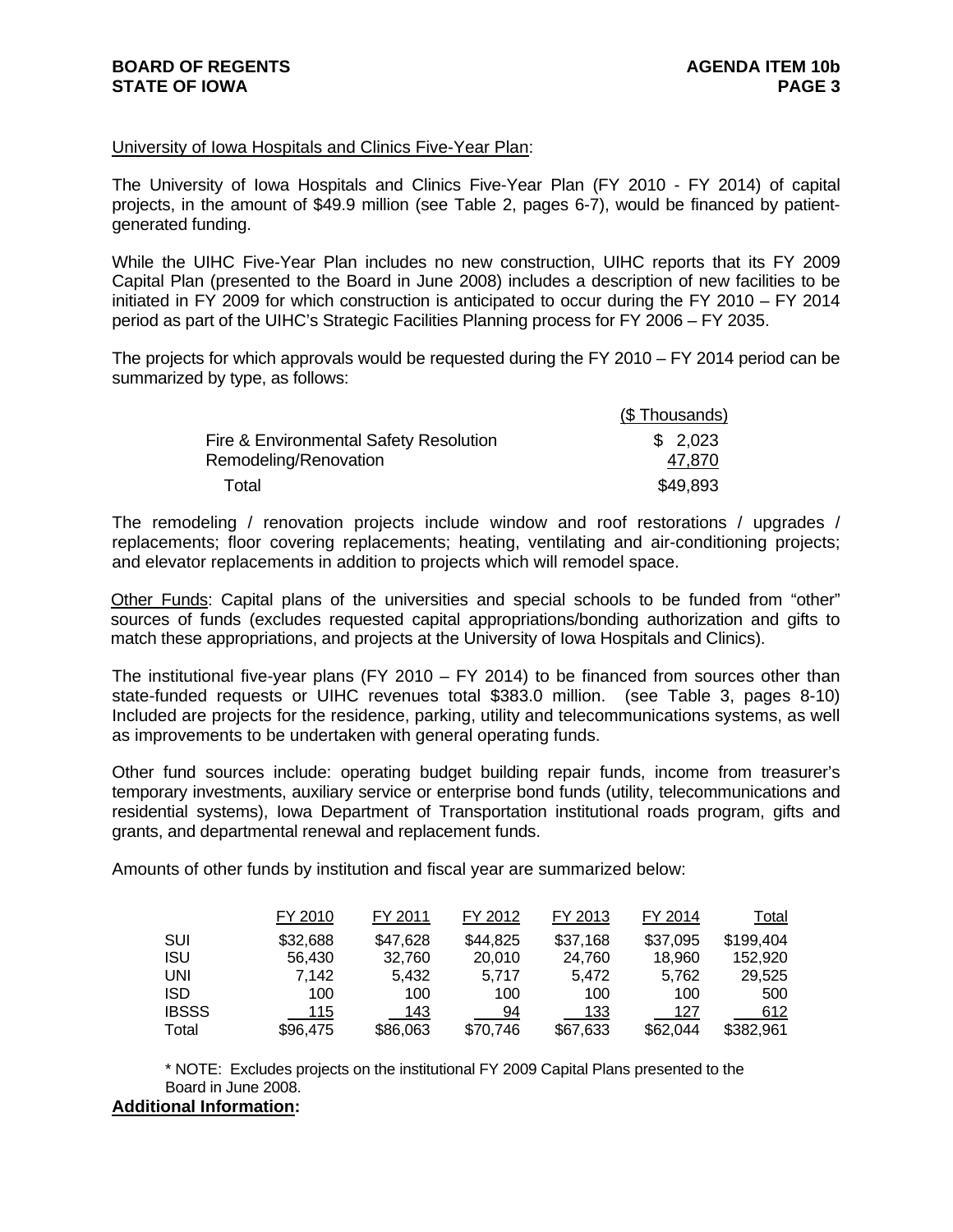Regent Facilities:Quality facilities are an integral part of the academic enterprise; they help ensure quality academic programs and the ability to attract and retain faculty and students. They are needed to compete for faculty, staff, and students, and improve the research productivity of the faculty.

Academic/research/administrative (general fund) facilities at the Regent institutions total approximately 17.3 million gross square feet of the total 34.8 million gross square feet of Regent enterprise facilities.

Recent Capital Appropriations / Bonding Authorization: Between 1995 and 2004, state financing for Regent capital projects was provided by state appropriations from the Rebuild Iowa Infrastructure Fund and Tobacco Bond Proceeds. During the 2004 and 2007 legislative sessions, the Board received authorization for the sale of Academic Building Revenue Bonds; the total authorized amount was more than \$250 million in project costs. Tuition and fee revenues are used for debt service payments on these bonds. The tuition replacement appropriation from the State replaces that revenue. This funding mechanism used by the Regent universities is unique among state entities and is authorized under Iowa Code §262A.

In addition, more than \$100 million were appropriated during the 2006 and 2007 sessions for high priority capital projects. During the 2008 session, \$1.8 million were appropriated for Phase II of the construction and renovation of the Veterinary Medical Facilities at Iowa State University and \$2.0 million were appropriated for infrastructure, deferred maintenance and equipment related to Iowa Public Radio. Capital appropriations and Academic Building Revenue Bond authorization total more than \$643 million from FY 1996 – FY 2010 for the Regent enterprise.

H:\BF\2008\08sepdoc\0908\_ITEM10b 5yrcapitalplan.doc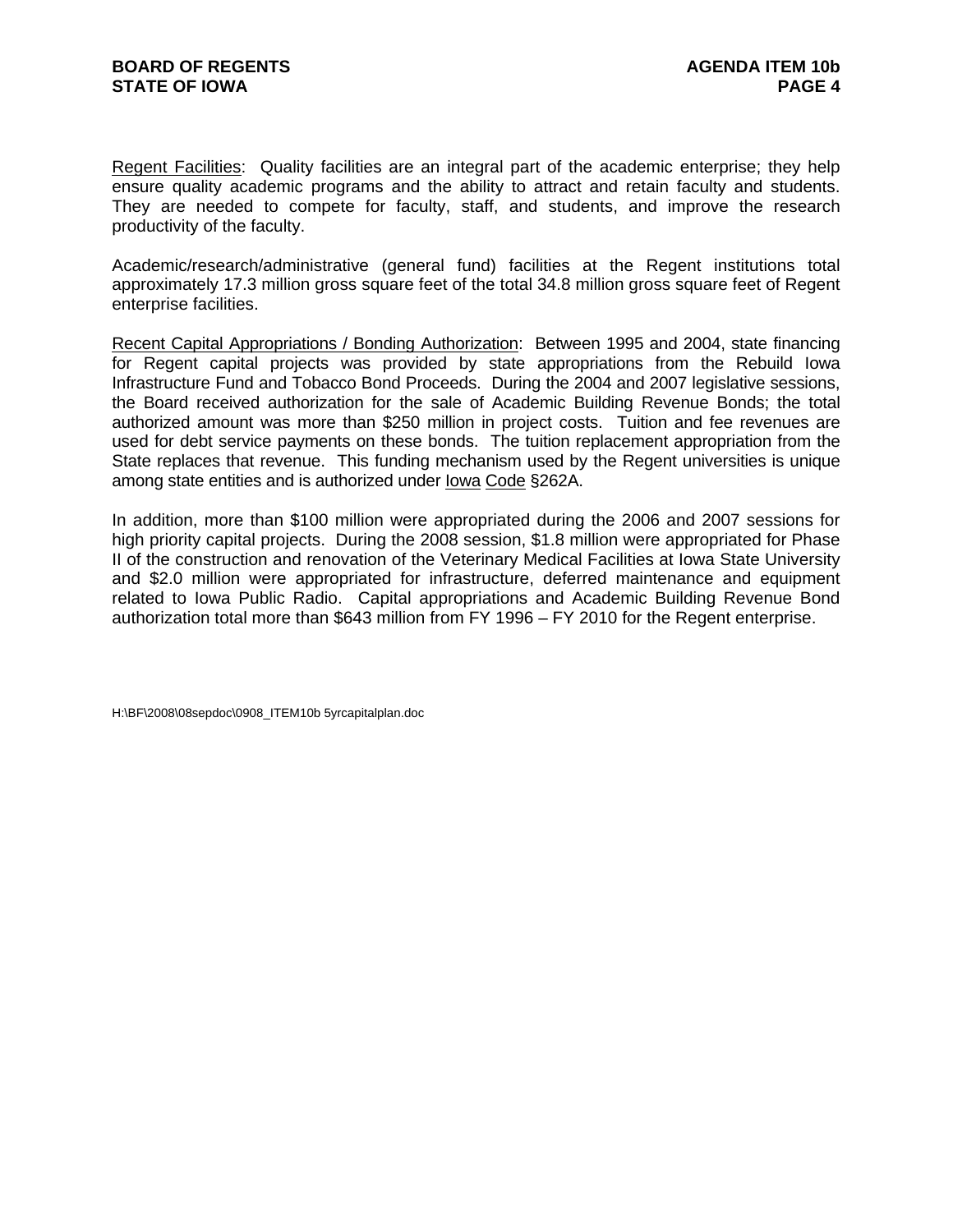|                    |                                                                                                                                                                                                                                |                              | FIVE-YEAR STATE-FUNDED CAPITAL PLAN<br>BOARD OF REGENTS, STATE OF IOWA<br>FISCAL YEARS 2010 THROUGH 2014<br>BOARD OFFICE RECOMMENDATION<br>(\$Thousands)<br>TABLE <sub>1</sub> |                      |             |                    |             |                      |                    |                         |                              |           |
|--------------------|--------------------------------------------------------------------------------------------------------------------------------------------------------------------------------------------------------------------------------|------------------------------|--------------------------------------------------------------------------------------------------------------------------------------------------------------------------------|----------------------|-------------|--------------------|-------------|----------------------|--------------------|-------------------------|------------------------------|-----------|
|                    |                                                                                                                                                                                                                                |                              |                                                                                                                                                                                |                      |             |                    |             |                      |                    | <b>TOTAL</b>            | PRIVATE                      |           |
|                    |                                                                                                                                                                                                                                | FY 2010                      | FY 2011                                                                                                                                                                        |                      | FY 2012     |                    | FY 2013     |                      | FY 2014            | REQUEST<br><b>STATE</b> | <b>OTHER</b><br><b>FUNDS</b> | TOTAL     |
| Inst.              | Project                                                                                                                                                                                                                        | Amount<br>Priority           | Amount<br>Priority                                                                                                                                                             | Priority             | Amount      | Priority           | Amount      | Priority             | Amount             |                         |                              |           |
| ₹                  | Fire and Environmental Safety, Deferred Maintenance, Campus Security,                                                                                                                                                          | 50,000<br>↮<br>$\widehat{E}$ | 50,000<br>↮<br>$\widehat{E}$                                                                                                                                                   | $\widehat{E}$        | 50,000<br>ക | $\widehat{z}$      | 50,000<br>↔ | $\widehat{\epsilon}$ | 75,000<br>$\theta$ | \$275,000               | ↮                            | \$275,000 |
|                    | SUI Flood Recovery, Iowa Public Radio                                                                                                                                                                                          |                              |                                                                                                                                                                                |                      |             |                    |             |                      |                    |                         |                              |           |
| 5UI                | Pentacrest Renewal and HVAC Modernization and/or Flood Recovery                                                                                                                                                                | 38,000<br>ହ                  |                                                                                                                                                                                |                      |             |                    |             |                      |                    | 38,000                  |                              | 38,000    |
| <b>USI</b>         | and Addition<br>College of Veterinary Medicine, Phase 2 - Small Animal Hospital Renovation                                                                                                                                     | 38,000<br>ම                  |                                                                                                                                                                                |                      |             |                    |             |                      |                    | 38,000                  | 5,300                        | 43,300    |
| ξ                  | Baker Hall Renovation                                                                                                                                                                                                          | 19,700<br>$\widehat{f}$      |                                                                                                                                                                                |                      |             |                    |             |                      |                    | 19,700                  |                              | 19,700    |
| 5UI                | Seashore Hall Area - Renovation and Reconstruction                                                                                                                                                                             |                              | 17,000<br>ন                                                                                                                                                                    | $\widehat{\alpha}$   | 15,000      | $\widehat{\infty}$ | 13,000      |                      |                    | 45,000                  |                              | 45,000    |
| <b>USI</b>         | Biorenewables Complex - Agricultural & Biosystems Engineering                                                                                                                                                                  | 1,250<br>$\overline{5}$      | 27,800<br>ම                                                                                                                                                                    | ම                    | 27,800      |                    |             |                      |                    | 56,850                  | 13,300                       | 70,150    |
| $\bar{\mathbf{z}}$ | Commons Renovation                                                                                                                                                                                                             |                              | 5,800<br>€                                                                                                                                                                     |                      |             |                    |             |                      |                    | 5,800                   |                              | 5,800     |
| SUI                | Dental Science Building Renovation                                                                                                                                                                                             |                              | 20,000<br>$\widehat{\mathfrak{G}}$                                                                                                                                             |                      |             |                    |             |                      |                    | 20,000                  |                              | 20,000    |
| $\overline{5}$     | Science Buildings Renovation, Phase 2                                                                                                                                                                                          |                              | 16,000<br>©                                                                                                                                                                    | E)                   | 11,200      |                    |             |                      |                    | 27,200                  |                              | 27,200    |
| <b>USI</b>         | Electrical and Computer Engineering Building 2, Phase 2                                                                                                                                                                        |                              | 500<br>E                                                                                                                                                                       | <u>ව</u>             | 11,400      |                    |             |                      |                    | 11,900                  | 11,900                       | 23,800    |
| 5JJ                | Library System Renovation                                                                                                                                                                                                      |                              |                                                                                                                                                                                | $\widehat{e}$        | 20,000      | ම                  | 8,000       |                      |                    | 28,000                  |                              | 28,000    |
| <b>USI</b>         | Snedecor Hall Addition                                                                                                                                                                                                         |                              |                                                                                                                                                                                |                      |             | ⊕                  | 6,400       |                      |                    | 6,400                   | 2,200                        | 8,600     |
| $\bar{\mathbf{z}}$ | Industrial Technology Center Renovation/Addition                                                                                                                                                                               |                              |                                                                                                                                                                                |                      |             | ত্ৰ                | 14,700      |                      |                    | 14,700                  |                              | 14,700    |
| $\bar{\mathbf{z}}$ | Price Laboratory Renovation/Addition                                                                                                                                                                                           |                              |                                                                                                                                                                                | $\widehat{\epsilon}$ | 11,000      | ම                  | 7,900       |                      |                    | 18,900                  |                              | 18,900    |
| 5UI                | Pharmacy Building Renovation                                                                                                                                                                                                   |                              |                                                                                                                                                                                |                      |             | ε                  | 15,000      | ତ୍ର                  | 15,000             | 30,000                  |                              | 30,000    |
| <b>USI</b>         | Academic Building Remodeling                                                                                                                                                                                                   |                              |                                                                                                                                                                                |                      |             | ම                  | 17,500      | ම                    | 17,500             | 35,000                  |                              | 35,000    |
| $\bar{\mathbf{z}}$ | Steam Distribution System Replacement, Phase 2                                                                                                                                                                                 |                              |                                                                                                                                                                                |                      |             |                    |             | $\widehat{f}$        | 18,300             | 18,300                  |                              | 18,300    |
|                    | <b>TOTAL</b>                                                                                                                                                                                                                   | \$146,950                    | \$137,100                                                                                                                                                                      |                      | \$146,400   |                    | \$132,500   |                      | \$125,800          | \$688,750               | \$32,700                     | \$721,450 |
|                    | Preliminany to be reevaluated after the completion of the report on Price Laboratory School facilities by the finance and funding committee of the State of lowa Research. Development. Demonstration, and Dissemination Schoo |                              |                                                                                                                                                                                |                      |             |                    |             |                      |                    |                         |                              |           |

Prelimirary, to be reevaluated after the completion of the report on Price Laboratory School facilities by the finance and funding committee of the State of lowa Research, Development, Demonstration, and Dissemination Scho

**BOARD OF REGENTS STATE OF IOWA**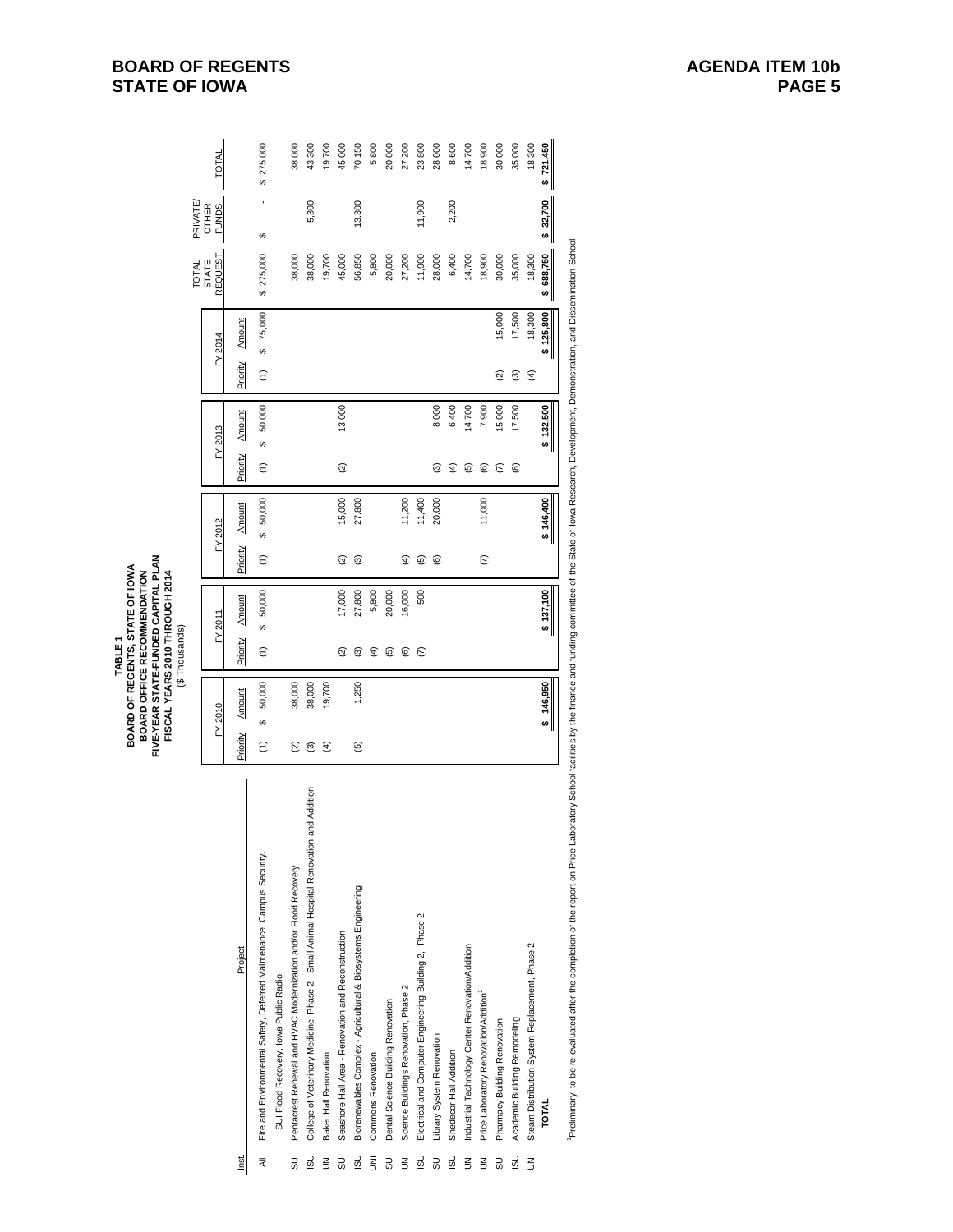| UNIVERSITY OF IOWA HOSPITALS AND CLINICS<br>FIVE-YEAR CAPITAL PLAN SUMMARY<br>FY 2010-2014<br><b>TABLE 2</b> |
|--------------------------------------------------------------------------------------------------------------|
|--------------------------------------------------------------------------------------------------------------|

The projects listed in the Five-Year Capital Plan include only those that are anticipated to be initiated during fiscal years 2010-2014. The plan does not include projects enumerated in the UHC's FY 2009 Capital Plan, incl The projects listed in the Five-Year Capital Plan include only those that are anticipated to be initiated during fiscal years 2010-2014. The plan does not include projects enumerated in the UIHC's FY 2009 Capital Plan, inc **modernization projects associated with implementation of UIHC's Strategic Facilities Master Plan, or those with previously approved budgets for which expenditures will be made during this five year period.**

All of These Projects are Contingent Upon the Availability of Self-Generated UIHC s Scratchers, and or Gifts, Approval through UIHC's Annual Capital Budget Process, ConclusionsRecommendations Adopted for<br>Renovating Existin All of These Projects are Contingent Upon the Availability of Self-Generated UIHC Funding, UIHC Bond Revenue and/or Cifics, Approval through UIHC's Annual Capital Budget Process, Conclusions/Recommendations Adopted for **Renovating Existing Facilities as Part of UIHC's Strategic Facilities Master Plan for FY 2006-2035, and Approval of Each Project by the Board of Regents, State of Iowa.**

|                                                                 |         | in Thousands |         |         |     |               |                 |       |                    |
|-----------------------------------------------------------------|---------|--------------|---------|---------|-----|---------------|-----------------|-------|--------------------|
| Project                                                         | FY 2010 |              | FY 2011 | FY 2012 |     | FY 2013       | FY 2014         | Total | of Funds<br>Source |
| Fire and Environmental Safety                                   |         |              |         |         |     |               |                 |       |                    |
| JCAHO Plan for Improvements (Multiple Projects)                 |         |              | 300     |         | 800 | $\frac{8}{2}$ | $\frac{8}{300}$ |       |                    |
| nstallation of Addressable Fire Alarm Systems - Phase C (Multip | 300     |              | 223     |         |     |               |                 | 523   | ග                  |
| Subtotal - Fire and Environmental Safety Resolution             |         |              |         |         |     |               | ន្ល             | 2,023 |                    |
|                                                                 |         |              |         |         |     |               |                 |       |                    |

# **New Construction New Construction**

The UHC's FY 2009 Capital Plan includes a description of new facilities to be initiated in FY 2009 for which construction is anticipated to occur during the FY 2014 period as part of the UHC's Strategic Facilities Master P The UIHC's FY 2009 Capital Plan includes a description of new factions to be initiated in FY 2009 for which construction is anticipated to occur during the FY 2010-FY2014 period as part of the UIHC's Strategic Facilities M for FY 2006 - FY 2035. The projects which evolve from the planning process will be fully documented for consideration and approval by the Board of Regents, State of Iowa.

| <b>Rehabilitation</b><br>Remodeling/Renovation/R                                                        |    |       |   |        |    |        |   |        |    |       |    |            |   |
|---------------------------------------------------------------------------------------------------------|----|-------|---|--------|----|--------|---|--------|----|-------|----|------------|---|
| Phased Floor Covering, Wall & Ceiling Refurbishment - UlHC Wide (Multiple Projects)                     | ↮  | .500  | ↮ | 1,650  | ↮  | 1,815  | ↮ | 2,000  | ↔  | 2,200 | ↮  | 9,165      |   |
| Air Handling Unit Replacements - Hospital Wide (Multiple Projects)                                      |    | .500  |   | 1,500  |    | 1,500  |   | 500    |    | 1,500 |    | 7,500      | ග |
| UIHC Window Restoration and Upgrades (Multiple Projects)                                                |    | 1,000 |   | 1,000  |    | 1,000  |   | 1,000  |    | 000.1 |    | 5,000      | ന |
| ojects)<br>Roof Replacements and Recovers - UIHC Wide (Multiple Pr                                      |    | 000.1 |   | 1,000  |    | 1,000  |   | 000    |    | 000   |    | 5,000      | ന |
| UIHC Elevator Refurbishments (Multiple Projects)                                                        |    | 500   |   | 500    |    | 500    |   | 500    |    | 500   |    | 2,500      | ത |
| Ul Heart & Vascular Care Clinic & Diagnostic Laboratories Renovation & Expansion (Multiple<br>Projects) |    |       |   | 1,600  |    | 3,400  |   | 1,000  |    |       |    | 6,000      | ග |
| Patient, Visitor and Staff Dining Room Renovations (Multiple Projects)                                  |    |       |   | 500    |    | 500    |   | 500    |    | 500   |    | 2,000      | ග |
| Ambulatory Care Pharmacy Relocation and Expansion - GH (General Hospital)                               |    |       |   | 900    |    | 675    |   |        |    |       |    | 1,575      | ന |
| Renovation of Diagnostic and Therapeutic Imaging Laboratories to Accommodate New Technology             |    |       |   | 350    |    | 350    |   | 350    |    | 350   |    | 1,400      | თ |
| (Multiple Projects)                                                                                     |    |       |   | 300    |    | 390    |   |        |    |       |    | 690        | ග |
| Former Microbiology Laboratory Redevelopment                                                            |    |       |   | 250    |    |        |   |        |    |       |    | 250        | ග |
| "Temporary" Metal Building Removals                                                                     |    |       |   |        |    |        |   |        |    |       |    |            |   |
| Main Kitchen Renovation                                                                                 |    |       |   |        |    | 800    |   | 4,000  |    | 000   |    | 5,800      | ග |
| Upgrade and Expand Internal Wayfinding - Hospital-Wide (Multiple Projects)                              |    |       |   |        |    |        |   | 400    |    | 590   |    | 990        | σ |
| ion*<br>Subtotal Remodeling/Renovation/Rehabilitati                                                     |    | 5,500 | ↮ | 9,550  | ŧθ | 11,930 |   | 12,250 | မာ | 8,640 | ŧA | 870<br>47. |   |
| Grand Total - UIHC                                                                                      | မာ | 6,100 | ↮ | 10,073 | ₩  | 12,230 | ω | 12,550 | ↮  | 8,940 | ↮  | 49,893     |   |

 $\mathbf{s}$ \* UHC's Strategic Facilities Master Planning process for FY 2006-2035 calls for remodeling/renodation/of existing facilities that will likely result in identification of additional projects for initiation during the FY 201 \* UHC's Strategic Facilities Master Planning process for FY 2006-2035 calls for remodeling/renovation/rehabilitation of existing facilities that will likely result in identification of additional projects for initiation du accord with long-standing practice, any such changes which arise will be fully documented for consideration and approval by the Board of Regents, State of Iowa.

 $\overline{1}$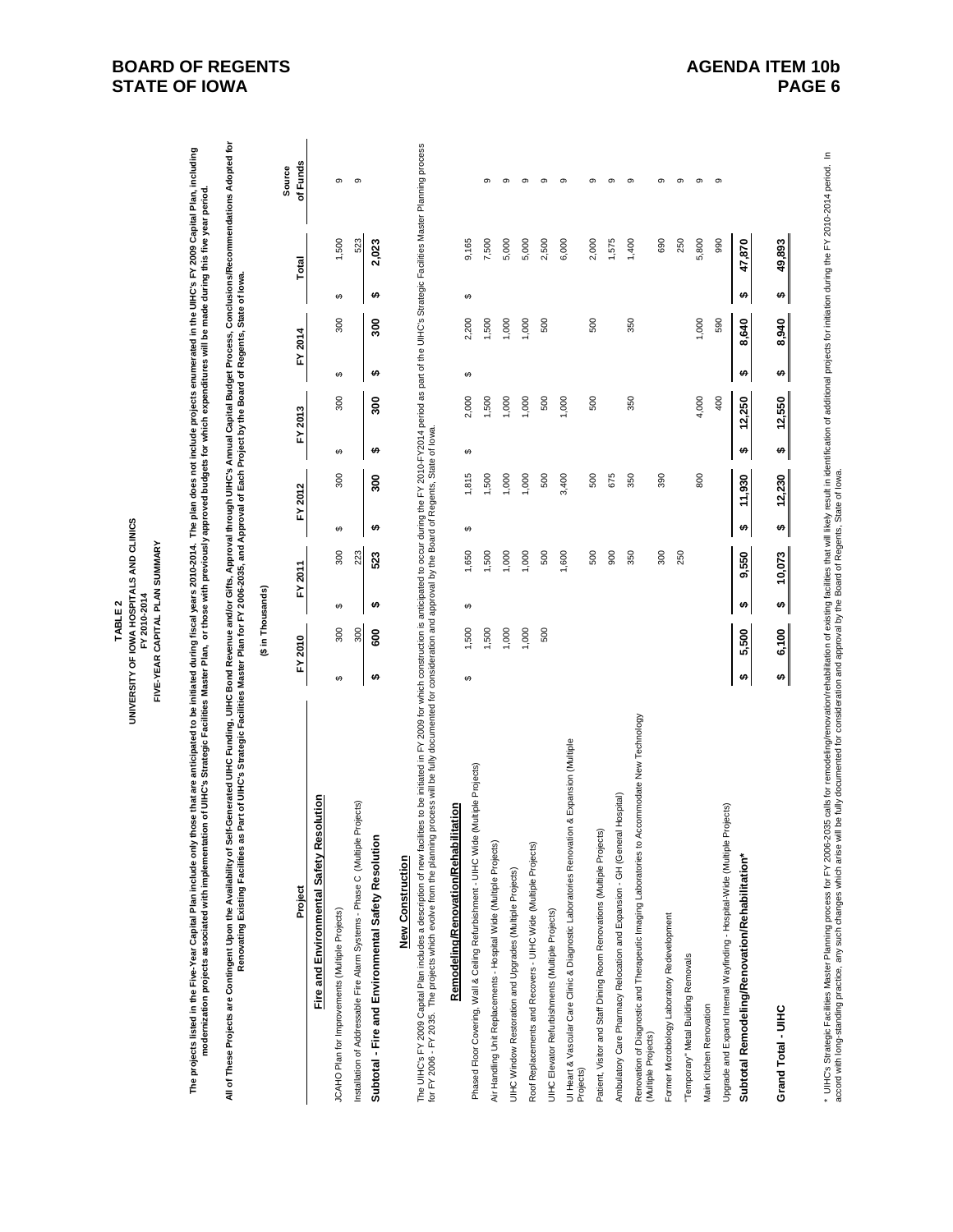- 
- -
	-
	-
- 
- 

uwerse of Funds (epy.<br>Source of Funds of European School School School School School School School School School School School School<br>- Simpley Description of European School School School School School School School Schoo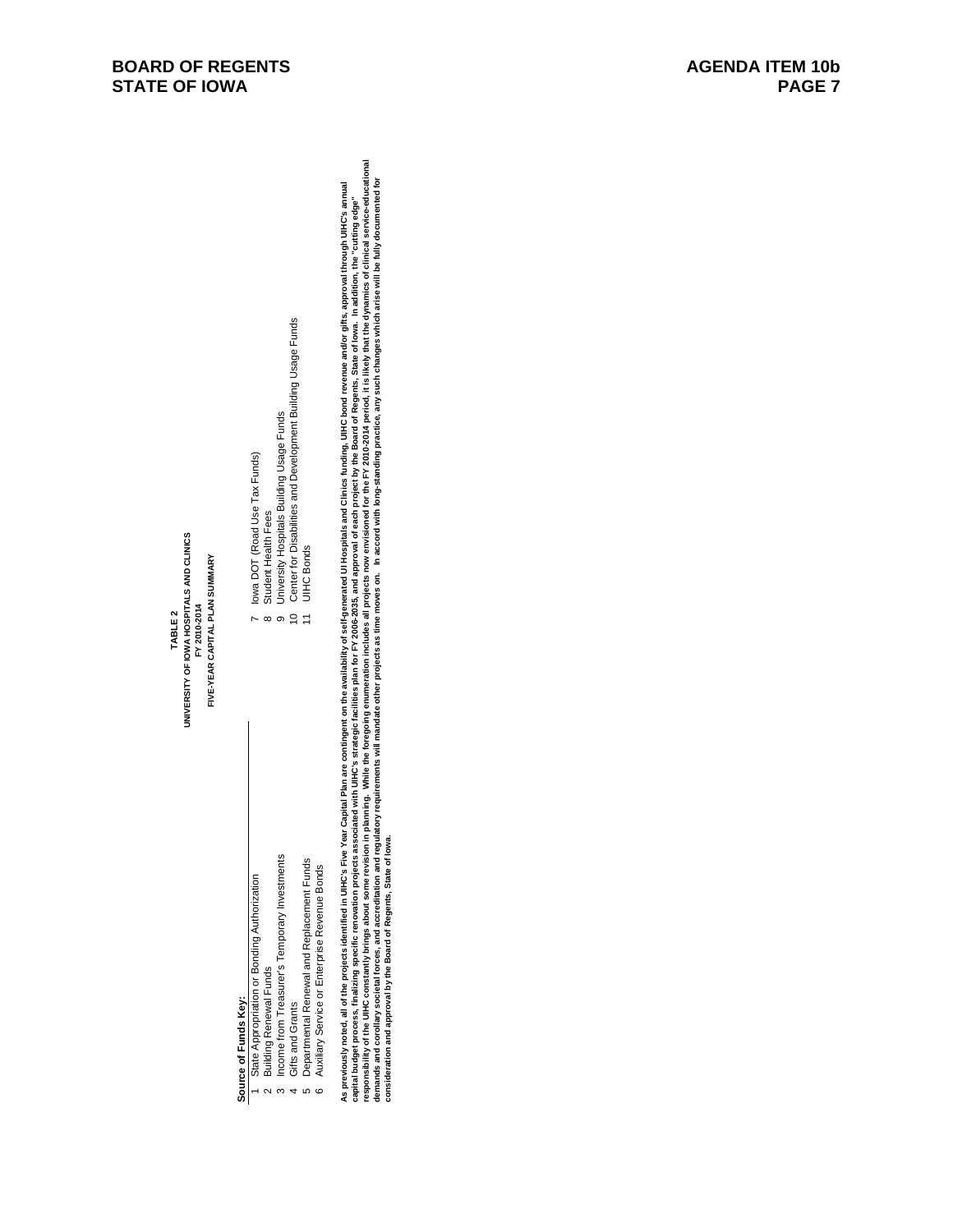**TABLE 3**<br>OTHER-FUNDS FIVE-YEAR CAPITAL PLANS\* **OTHER-FUNDS FIVE-YEAR CAPITAL PLANS\*** (\$Thousands) **(\$ Thousands)TABLE 3**

|                                                                                                                                                                                                                                                                                                                                                                                         |   |         |   |         |   |         |   |                                                                                                                                               |   |         |   | Five Year | Source            |
|-----------------------------------------------------------------------------------------------------------------------------------------------------------------------------------------------------------------------------------------------------------------------------------------------------------------------------------------------------------------------------------------|---|---------|---|---------|---|---------|---|-----------------------------------------------------------------------------------------------------------------------------------------------|---|---------|---|-----------|-------------------|
|                                                                                                                                                                                                                                                                                                                                                                                         |   | FY 2010 |   | FY 2011 |   | FY 2012 |   | FY 2013                                                                                                                                       |   | FY 2014 |   | Total     | of Funds          |
| University of lowa                                                                                                                                                                                                                                                                                                                                                                      |   |         |   |         |   |         |   |                                                                                                                                               |   |         |   |           |                   |
| Campus Repairs and Improvements                                                                                                                                                                                                                                                                                                                                                         | ↮ | 450     | ↮ | 450     | ↮ | 450     | ↮ | 450                                                                                                                                           | ↮ | 450     | ↮ | 2,250     |                   |
| Deferred Maintenance                                                                                                                                                                                                                                                                                                                                                                    |   | 5,500   |   | 000     |   | 8,500   |   | 10,000                                                                                                                                        |   | 0,000   |   | 41,000    |                   |
| Fire Safety Projects                                                                                                                                                                                                                                                                                                                                                                    |   | 1,100   |   | 100     |   | 100     |   | 1,100                                                                                                                                         |   | 1,100   |   | 5,500     | 2,3               |
| Security Access                                                                                                                                                                                                                                                                                                                                                                         |   | 220     |   | 245     |   | 270     |   | 300                                                                                                                                           |   | 300     |   | 1,335     | 2,3               |
| General Classroom / Laboratory Improvements                                                                                                                                                                                                                                                                                                                                             |   | 400     |   | 400     |   | 400     |   | 400                                                                                                                                           |   | 400     |   | 2,000     | $\mathbf{\Omega}$ |
| Institutional Roads Program                                                                                                                                                                                                                                                                                                                                                             |   | 624     |   | 624     |   | 624     |   | 624                                                                                                                                           |   | 624     |   | 3,120     |                   |
| Parking System - Improvements & Replacements                                                                                                                                                                                                                                                                                                                                            |   | 2,595   |   | 2,725   |   | 2,800   |   | 2,950                                                                                                                                         |   | 3,000   |   | 14,070    | 5,6               |
| Parking System - Commuter Parking Lot                                                                                                                                                                                                                                                                                                                                                   |   | 3,500   |   | 3,500   |   |         |   |                                                                                                                                               |   |         |   | 7,000     | 5,6               |
| Parking System - Parking Structure                                                                                                                                                                                                                                                                                                                                                      |   |         |   | 8,000   |   | 8,000   |   |                                                                                                                                               |   |         |   | 16,000    | ဖ                 |
| Residence Services Improvements & Replacements                                                                                                                                                                                                                                                                                                                                          |   | 2,789   |   | 4,724   |   | 4,321   |   | 4,534                                                                                                                                         |   | 2,171   |   | 18,539    | Б                 |
| Burge - Replace Roofs                                                                                                                                                                                                                                                                                                                                                                   |   | 600     |   |         |   |         |   |                                                                                                                                               |   |         |   | 600       | Б                 |
| Hilcrest Hall - Door Access System                                                                                                                                                                                                                                                                                                                                                      |   | 750     |   |         |   |         |   |                                                                                                                                               |   |         |   | 750       | 5                 |
| Mayflower Hall - Renovate Kitchen Interiors                                                                                                                                                                                                                                                                                                                                             |   | 260     |   | 260     |   | 260     |   | 260                                                                                                                                           |   |         |   | 1,040     | 5                 |
| Slater Hall - Renovate Restrooms                                                                                                                                                                                                                                                                                                                                                        |   | 1,000   |   | 2,000   |   | 1,000   |   |                                                                                                                                               |   |         |   | 4,000     | ю                 |
| Daum Hall - Renovate Restrooms & Replace Plumbing                                                                                                                                                                                                                                                                                                                                       |   |         |   | 2,000   |   | 2,000   |   |                                                                                                                                               |   |         |   | 4,000     | ω                 |
| Burge Hall - Sprinkler System                                                                                                                                                                                                                                                                                                                                                           |   |         |   | 1,000   |   | 1,000   |   |                                                                                                                                               |   |         |   | 2,000     | ю                 |
| Currier Hall - Sprinkler System                                                                                                                                                                                                                                                                                                                                                         |   |         |   |         |   |         |   | ,250                                                                                                                                          |   | 1,250   |   | 2,500     | Б                 |
| Stanley Hall - Renovate Restrooms                                                                                                                                                                                                                                                                                                                                                       |   |         |   |         |   |         |   | 000, 1                                                                                                                                        |   | 1,000   |   | 2,000     | 5                 |
| Burge Hall - Carnival Room Renovations                                                                                                                                                                                                                                                                                                                                                  |   |         |   |         |   |         |   |                                                                                                                                               |   | 1,300   |   | 1,300     | Б                 |
| Mayflower Hall - Renovate Lounges                                                                                                                                                                                                                                                                                                                                                       |   |         |   |         |   |         |   |                                                                                                                                               |   | 1,000   |   | 1,000     | 5                 |
| elecommunications Improvements                                                                                                                                                                                                                                                                                                                                                          |   | 3,000   |   | 2,500   |   | 2,500   |   | 2,500                                                                                                                                         |   | 2,500   |   | 13,000    | Б                 |
| Utility Infrastructure Improvements                                                                                                                                                                                                                                                                                                                                                     |   | 9,900   |   | 11,100  |   | 11,600  |   | 11,800                                                                                                                                        |   | 2,000   |   | 56,400    | 5                 |
| Power Plant Capacity Master Plan (1)                                                                                                                                                                                                                                                                                                                                                    |   |         |   |         |   |         |   |                                                                                                                                               |   |         |   | ĺ         | 5.6               |
| Total - SUI                                                                                                                                                                                                                                                                                                                                                                             | ↮ | 32,688  | ₩ | 47,628  | ↮ | 44,825  | ↮ | 37,168                                                                                                                                        | ₩ | 37,095  | ₩ | 199,404   |                   |
| (1) As shared with the Board at the August 2007 meeting, the Power Plant Capacity Master Planning process will identify projects for the main campus power plant and at the Oakdale campus, the details<br>energy production and utility distribution improvements identified during/following the 2008 flooding<br>of which will be brought to the Board of Regents for review and app |   |         |   |         |   |         |   | roval per Board procedures. No dollar amounts are yet included for these projects. This category will be impacted by the need for west campus |   |         |   |           |                   |
|                                                                                                                                                                                                                                                                                                                                                                                         |   |         |   |         |   |         |   |                                                                                                                                               |   |         |   |           |                   |

# Source of Funds Key:

- 1 State Appropriation or Bonding Authorization 5 Departmental Renewal and Replacement Funds 9 University Hospital Building Usage Fund Source of Funds Key:<br>1 State Appropriation or Bonding Authorization<br>2 General Fund Building Renewal<br>3 Income from Treasurer's Temporary Investments<br>4 Gifts and Grants
- 2 General Fund Building Renewal 6 Auxiliary Serv. or Enterprise Rev. Bonds 10 Center for Disabilities and Development Building Usage Fund
	-
	-
- 3 Income from Treasurer's Temporary Investments 7 Iowa DOT (Road Use Tax Funds) 11 University Hospital Revenue Bonds 4 Gifts and Grants 6 Student Health Fee 12 Student Health Fee 12 Student Appropriations
- 
- \* Excludes projects listed in the FY2009 Capital Plan Excludes projects listed in the FY2009 Capital Plan

9 University Hospital Building Usage Fund<br>10 Center for Disabilities and Development Building Usage Fund<br>11 University Hospital Revenue Bonds<br>12 Federal Appropriations

5 Departmental Renewal and Replacement Funds<br>6 Auxiliary Serv. or Enterprise Rev. Bonds<br>7 Iowa DOT (Road Use Tax Funds)<br>8 Student Health Fee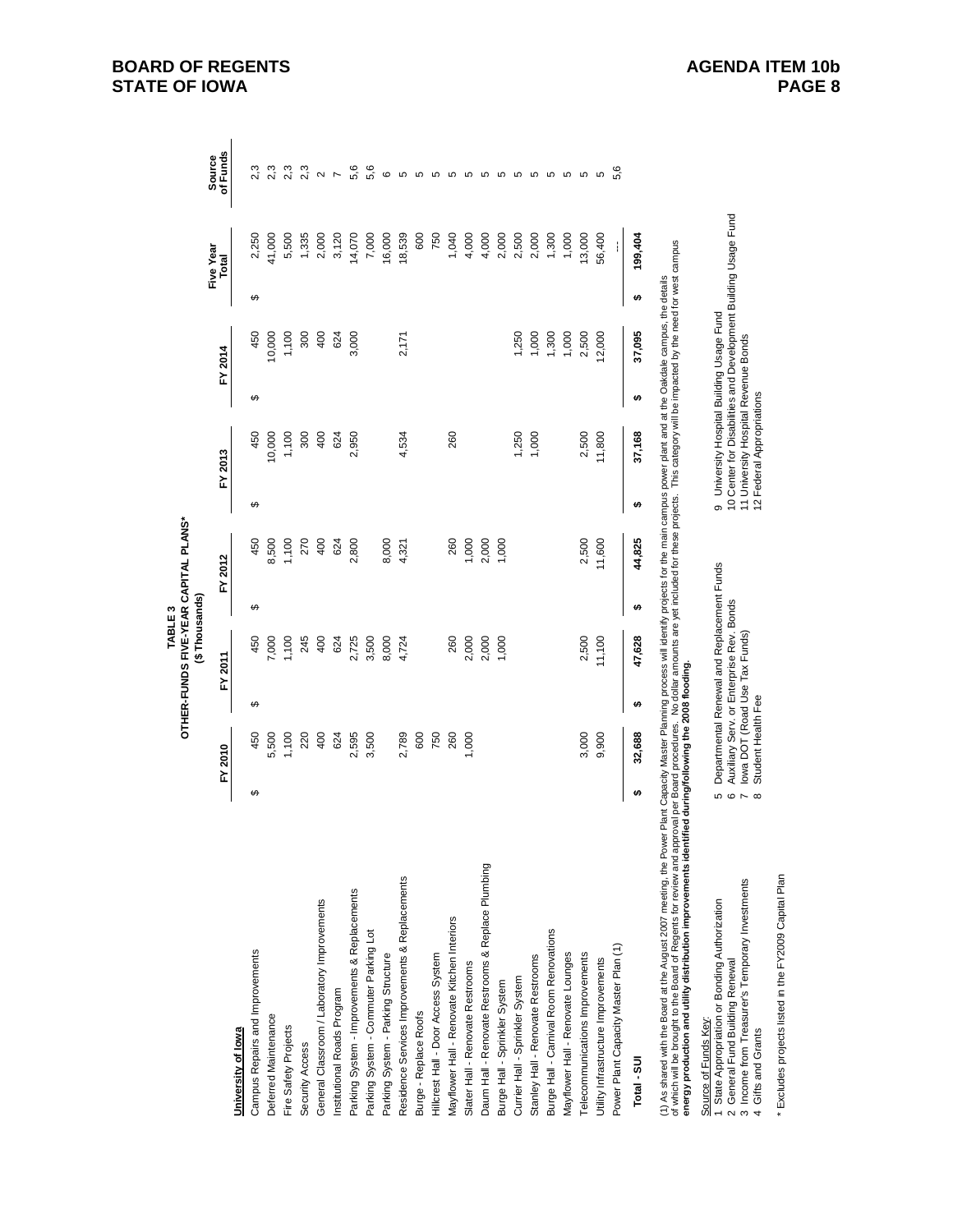|                                                                                       |   |         |   | OTHER-FUNDS FIVE-YEAR CAPITAL PLANS*<br>TABLE <sub>3</sub> |   |         |   |                                                                                    |   |         |   |           |                |
|---------------------------------------------------------------------------------------|---|---------|---|------------------------------------------------------------|---|---------|---|------------------------------------------------------------------------------------|---|---------|---|-----------|----------------|
|                                                                                       |   |         |   | (\$Thousands)                                              |   |         |   |                                                                                    |   |         |   | Five Year | Source         |
|                                                                                       |   | FY 2010 |   | FY 2011                                                    |   | FY 2012 |   | FY 2013                                                                            |   | FY 2014 |   | Total     | of Funds       |
| lowa State University                                                                 |   |         |   |                                                            |   |         |   |                                                                                    |   |         |   |           |                |
| Utilities - Power Plant Station Power Improvements                                    | ↮ | 1,100   | ↮ | 800                                                        |   |         |   |                                                                                    |   |         | ↮ | 1,900     |                |
| Jtilities - Vet Med Substation Improvements                                           |   | 650     |   | 2,100                                                      |   |         |   |                                                                                    |   |         |   | 2,750     |                |
| Utilities - Northwest Campus Substation                                               |   | 250     |   | 1,000                                                      | ↔ | 1,750   |   |                                                                                    |   |         |   | 3,000     | ဖ              |
| Jtilities - Power Plant Water Production Improvements                                 |   |         |   | 550                                                        |   | 900     |   |                                                                                    |   |         |   | 1,450     | ဖ              |
| Utilities - Haber Road Substation Transformer                                         |   |         |   | 250                                                        |   | 1,850   |   |                                                                                    |   |         |   | 2,100     | ဖ              |
| Utilities - Chiller # 6                                                               |   |         |   |                                                            |   | 550     | ↮ | 7,400                                                                              | ↔ | 1,200   |   | 9,150     | G              |
| <b>Vemorial Union Remodeling</b>                                                      |   |         |   |                                                            |   |         |   |                                                                                    |   | 11,300  |   | 11,300    | 3,4,6          |
| Telecommunications                                                                    |   | 4,270   |   | 8,000                                                      |   | 7,400   |   | 3,400                                                                              |   | 1,800   |   | 24,870    | ဖ              |
| Institutional Roads Program                                                           |   | 660     |   | 660                                                        |   | 660     |   | 660                                                                                |   | 660     |   | 3,300     |                |
| West Campus Parking Structure                                                         |   |         |   | 17,500                                                     |   |         |   |                                                                                    |   |         |   | 17,500    | ဖ              |
| lowa State Center Parking Improvements                                                |   |         |   |                                                            |   | 4,900   |   |                                                                                    |   |         |   | 4,900     | G              |
| Jack Trice Stadium Phase II                                                           |   | 45,800  |   |                                                            |   |         |   |                                                                                    |   |         |   | 45,800    | $\overline{4}$ |
| Hitton Coliseum Remodeling/Addition                                                   |   | 1,000   |   |                                                            |   |         |   | 11,000                                                                             |   |         |   | 12,000    | 4              |
| Friley Hall - Heat & Smoke Detection                                                  |   | 1,400   |   |                                                            |   |         |   |                                                                                    |   |         |   | 1,400     | ဖ              |
| Barton/Lyon/Freemen Halls-Sprinkler Systems                                           |   | 1,300   |   |                                                            |   |         |   |                                                                                    |   |         |   | 1,300     | ဖ              |
| Larch Hall-Sprinkler System                                                           |   |         |   | 1,900                                                      |   |         |   |                                                                                    |   |         |   | 1,900     | ဖ              |
| <b>Nillow Hall-Sprinkler System</b>                                                   |   |         |   |                                                            |   | 2,000   |   |                                                                                    |   |         |   | 2,000     | ဖ              |
| Friley Hall-Sprinkler System                                                          |   |         |   |                                                            |   |         |   | 2,300                                                                              |   | 4,000   |   | 6,300     | ဖ              |
| Total - ISU                                                                           | ↮ | 56,430  | ↮ | 32,760                                                     | ₩ | 20,010  | ↮ | 24,760                                                                             | ↮ | 18,960  | ↮ | 152,920   |                |
| Source of Funds Key:                                                                  |   |         |   |                                                            |   |         |   | 6 Auxiliary Service or Enterprise Revenue Bonds                                    |   |         |   |           |                |
| 1 Capital Appropriation or Bonding Authorization<br>2 Building Renewal (Repair) Funds |   |         |   |                                                            |   |         |   | 7 Institutional Roads Funds (lowa DOT)                                             |   |         |   |           |                |
| 3 Income from Treasurer's Temporary Investments<br>4 Gifts and Grants                 |   |         |   |                                                            |   |         |   | 8 University Hospitals Building Usage Fund<br>9 University Hospitals Revenue Bonds |   |         |   |           |                |
| 5 Departmental Renewal and Replacement Funds                                          |   |         |   |                                                            |   |         |   | 10 Parking System Operations                                                       |   |         |   |           |                |

\*Excludes projects listed in the FY 2009 Capital Plan \*Excludes projects listed in the FY 2009 Capital Plan